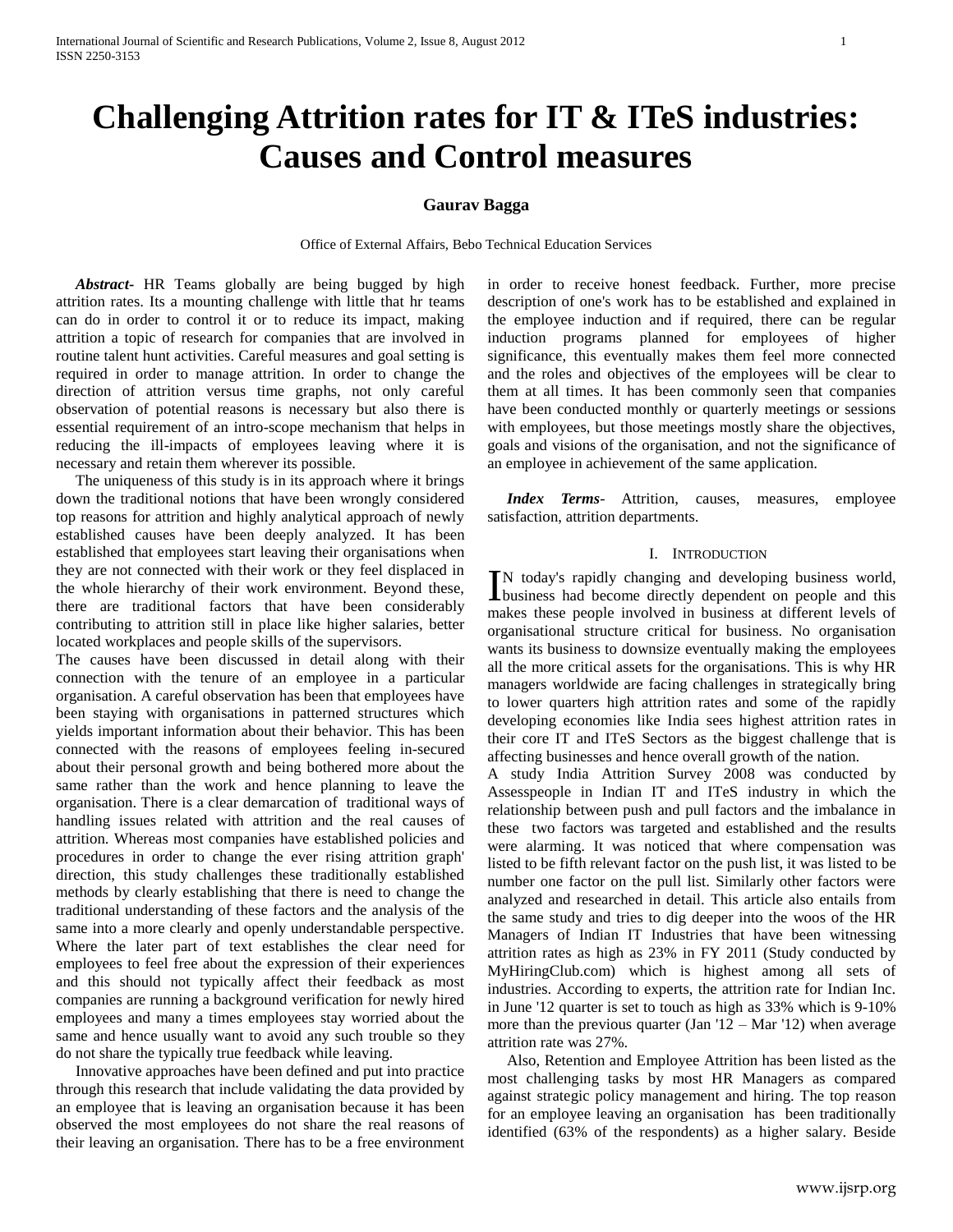higher salaries, role of immediate supervisor, concerns about individual's career are usually other top of the list reasons. While latest researchers(Parker, 11) have established that these reasons are significant in specific regions only. For example, the research done by Dr. Parker in this context came up with alarmingly different set of results, where an overarching factor was located to be employees lacking the feel of connection with the purpose of their work and their progress in the same context. This study was conducted in South eastern countries.

As per the results of study conducted in 2011 by a reputed HR firm (MyHiringClub.com- An Asian and Gulf/Middle East recruitment tendering platform), employees with up to 5 years of experience had the highest rate of attrition (39%) while employees with higher experience ranging from 5-10 years were less vulnerable (27%), employees with 10-15 years of experience were even less prone (22%). Interestingly, employees with experience more than 15 years were the least vulnerable and had a very low attrition rate of just 15%.

Even though the issue is clear and widely observed, the solution is far from reality. The need of the hour is to focus on business as the entire world is hooked to India as the growing economy and hence strategies need to be developed in order to deal with these challenging high attrition rates. The issue can be bifurcated into two aligned parallels – Retention and Employee Attrition. This conceptual study will dig deep into the issue considering retention and employee attrition as two parallels and factors going green with them, affect of the same and towards the end of the text discuss the list of strategies that can be used at different levels of organisational hierarchy to address this issue with grace, as eradication is definitely a distant dream.

Attrition more or less had been an overlooked issue in times when global economies were facing potential threats and South Asian employee grade was fighting it out to survive the bad times. As the economies started recovering from the ocean of recession, attrition rates started to rise as well. So, if put in other words, is it a corporate behavior that if an organisation does not guarantee an employee a safe job, the employees also earns a right to act the same way? Lets start drilling down this issue by a simple question : How many employees plan to quit a job just because they do not feel safe in their current jobs? 67% of the respondents are of the view that is a favorable answer to this question. This shows that the need of the hour is not just to make money, but also to ensure that the contribution of employees is well placed and managed in a way that the connection is strong and is valued. Attrition (usually through normal retirement or through resignations) has been traditionally discussed as one of the potential challenge areas in the field of Knowledge Management, because although a vacant position might be filled in easily, but void in the knowledge gap is not. This comes from the concept of a potentially challenging economy where all-sizefits-all phenomenon is no longer working, and a vacant position by attrition is basically a gap of knowledge-base, and this vacancy in knowledge base cannot be filled in by just any newperson. This is precisely what is referred to as tacit knowledge, which most organisations today are grappling to capture and retain. This very nearly pertains to what AQPC referred to as the Cultural and Historical knowledge, in addition to the Individual or Proprietary knowledge that goes off without being codified and migratory, and therefore is never assimilated in the organisation as invisible knowledge.

## II. CAUSES

Invisibility of one's purpose of work: Most of the times one would find monetary considerations to be the top reason for an employee leaving an organisation and joining another organisation in published material, whereas recent research has established that one of the top reasons of employees leaving an organisation is that they are not clear about the purpose of their work and hence they perform their work only for the sake of their job and not for the sake of their own growth. It has been established that employees that understand and connect with the reason of their work are more motivated and are successful in their respective roles. HR Manager of a reputed IT company while sharing his experiences said that an employee was given the charge of a department where the employee had no previous functional experience in that domain. The HR Manager said that this was based on the capabilities and the understanding of one's purpose of the work. As the person was clear about his objectives and the significance of the role he was going to perform, this exceptional decision was taken. This was primarily linked with the purpose of one's being in a particular role. People who understand their purpose of work and connect with their particular roles in an organisation, have been observed as more successful and resulting.

Uncertainty of career growth path: The reason that appears later in the list of top causes of high attrition rates has been identified as employees being more and more conscious about the growth of their careers. Most corporates have started implementing policies for the enhancement of careers of their employees, but the policies most of the times are so restricted and so restrained that employees are unable to fetch the mentioned benefits of these policies directly. So, companies offering lucrative salary hikes and direct benefits are more suitable to employees seeking direct growth in their careers. Employees being more and more oriented towards their growth are posing a potential challenge to the HR Teams globally in order to contain their employees by implementing change policies and policies for employee retention. Most companies lack policies that connect the employees with senior management in the organisational structure and this also makes employees more vulnerable. Although changes in the structure of organisations during the last decades are diverse and difficult to summarize by a few key concepts, there has emerged an agreement that employee involvement is an important measures in modern personnel management (Delery and Doty 1996), (Appelbaum et al. 2000), (Godard 2004). Addison et al. (2000) shows that establishments of different sizes might be affected differently by employee involvement. Typical measures to make employees clear about the growth path are involvement in the larger picture than in only teamwork, lean management, and reduced hierarchic levels (Godard 2004).

Lack of connection: Traditionally the task at hand of most HR managers have been considered as hiring and firing, but the right time to bust these kind of myths has finally arrived when the most trivial tasks including understanding and coping up with the psych of most employees has been attributed to the HR vertical as well. From hiring to induction, from allotting an employee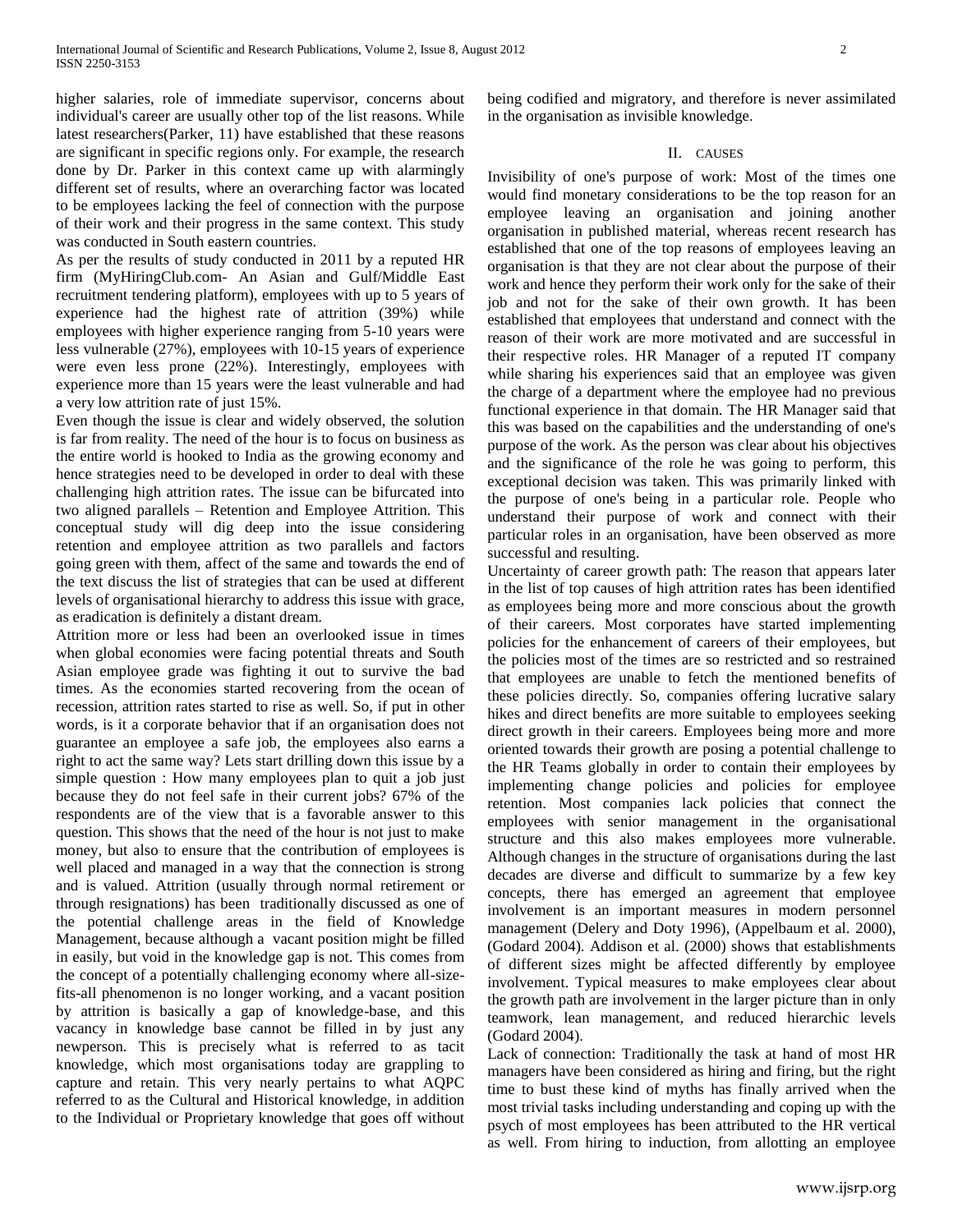with a team to managing their day to day issues and resolving them has been all taken care of by HR managers. Now, that attrition is becoming a routine worry, HR managers have to further drill down and keep the employees connected with the company and also with their work. This has been identified as yet another cause of high attrition rates across IT-ITeS companies. An employee feels left out when they are not directly involved and are mostly informed about the latest happenings at the company through news or other media. This leaves them disconnected with the company. Employees leave disconnected when they are just a part of the ladder and they don't even realize which level they are completing in that ladder. HR managers mostly face challenges when employees come across with challenges pertaining to their job profiles. Detailed understanding of the broader picture is necessary for most employees. They need to understand their specific role in the overall development of an organisation. This makes them feel more connected and more involved eventually bringing down the grievances in terms of lack of involvement. Another advantage of this is employee engagement which is a  $21<sup>st</sup>$  century phenomenon and most researchers have been engaged in typically defining and observing it by implementing it in a number of workplaces. The results so far have been great. To be precise, the more an employee is connected to one's work, the more actively and more sincerely does one work.

Better pays: Attrition is a direct response to a number of factors that have been traditionally classified as Internal (to the push/current employer) and External (with reference to outer industry standards or to pull employer). The top cause has been identified as monetary considerations. IT industry worldwide is facing a continuous thirst for talent and this makes it challenging for HR teams globally to retain employees. Most sought out cause of an employee leaving an organisation has been cited as an offer where they have been offered a higher salary. Also, in today's challenging world every employee wants to leverage their experience and needs a better pay.

Behavior of immediate supervisor: 33% of the respondents in a research conducted by NASSCOM Mckinsey in 2010-2011 enlists unacceptable behavior of immediate supervisor as a top reason for their leaving an organisation, which is a noticeable amount of respondents. It has been widely observed that most people working in IT environment understand their responsibilities and are dedicated to them, but in order to produce results they need a free environment whereas most supervisors of this category create a suffocating environment for them and they are unable to cope with this kind of environment. There are some who enlist gender related issues to be a contributor to this factor although the reason cannot be generalized to a specific gender and is most commonly observed in all genders equally.

A lot has been researched and attributed till date about causes of attrition, but nothing can be generalized. If there is a need, there is a need to control it and in order to control it, it is very important to make employees feel comfortable and safe in their roles and jobs. Most important is to appreciate the employees to speak up openly, work in freedom, make them more accountable, make them feel secured in their jobs and by initiating a process of open environment where all are equal in terms of benefits and accountability. Most companies fail to achieve this and hence have higher rates of attrition. In the res part of this text, measures

to control attrition have been discussed. These are some measures that have been constantly ignored as the entire focus has been in location the reasons for attrition rather than spending a decent amount of effort in establishing its relationship with was to control attrition and merging both together in order to reduce it.

## III. MEASURES TO CONTROL ATTRITION

Lukas Dockal of Czech IT recruitment firm Advanced Search Technology told me about their loyalty study and the results were quite interesting. Over 50 percent of the software developers remained on the job for 4 years, although by the year 5 the number goes down to 37 percent. It is probably normal, that after 4 years, programmers look for new challenge – at least a mini survey conducted at LinkedIn Q&A board about the average longevity of an employee confirms that 4 years is typical.

Despite recruiters' concern about new hires leaving during the trial period, the study shows that only 5 percent leave on average and over 70 percent stay with that employer for at least a year. This figures, which may demonstrate how well Advanced Search Technology is doing, are also useful to further fine-tune a business case taking into account additional costs to replace those who leave. As for the reasons, alas the most common being money and satisfaction with their job. So an employer calculates cost of attrition (recruiter's fees and training cost) and chooses to offer annual bonuses instead, the attrition rate is likely to go down. The remaining part of the article discusses in detail the important measures to control attrition at organisational level.

Authentication of attrition data: In the most likely events, employees cannot be expected to share the exact or real reason of leaving an organisation, which furthers makes it difficult to contain attrition as alteration of policies or procedures would have no effect unless it is driven by facts. Exit interviews are rhetoric than reality, there has to be some more measures that assist leaving employees in a comfortable exit and that saves the organisational loss in future. If this data is to be believed, it has to be well validated. In order to make this data calculate, it can be anonymously put across to the team members from where a member is leaving and their feedback can genuinely be counted. Further, most HR have been getting this data filled in just for the sake of a process and hence it is absolutely useless. HR should adopt measures to validate this data where employees leaving an organisation share their experiences and perhaps reasons of leaving their current jobs.

 More precise employee inductions: As we cast the most important reason of employees leaving their current jobs to be a missing purpose, a challenging task is to make them see the bigger picture and explain how they fit in for a particular role and how important is their contribution to the entire cause of organisation. A survey conducted by a top end surveying company in south east Asia brings to light the fact that most employees do not feel interested in an induction session as it does not talk about the role of the employee in the organisation but is all about the organisation and its key operations. These things can be discussed but the role of individuals is also to be discussed precisely. This makes the newly hired feel more connected and this can be a repeated process as well, wherein employees are repeatedly exposed to their respective roles and their individual importance.